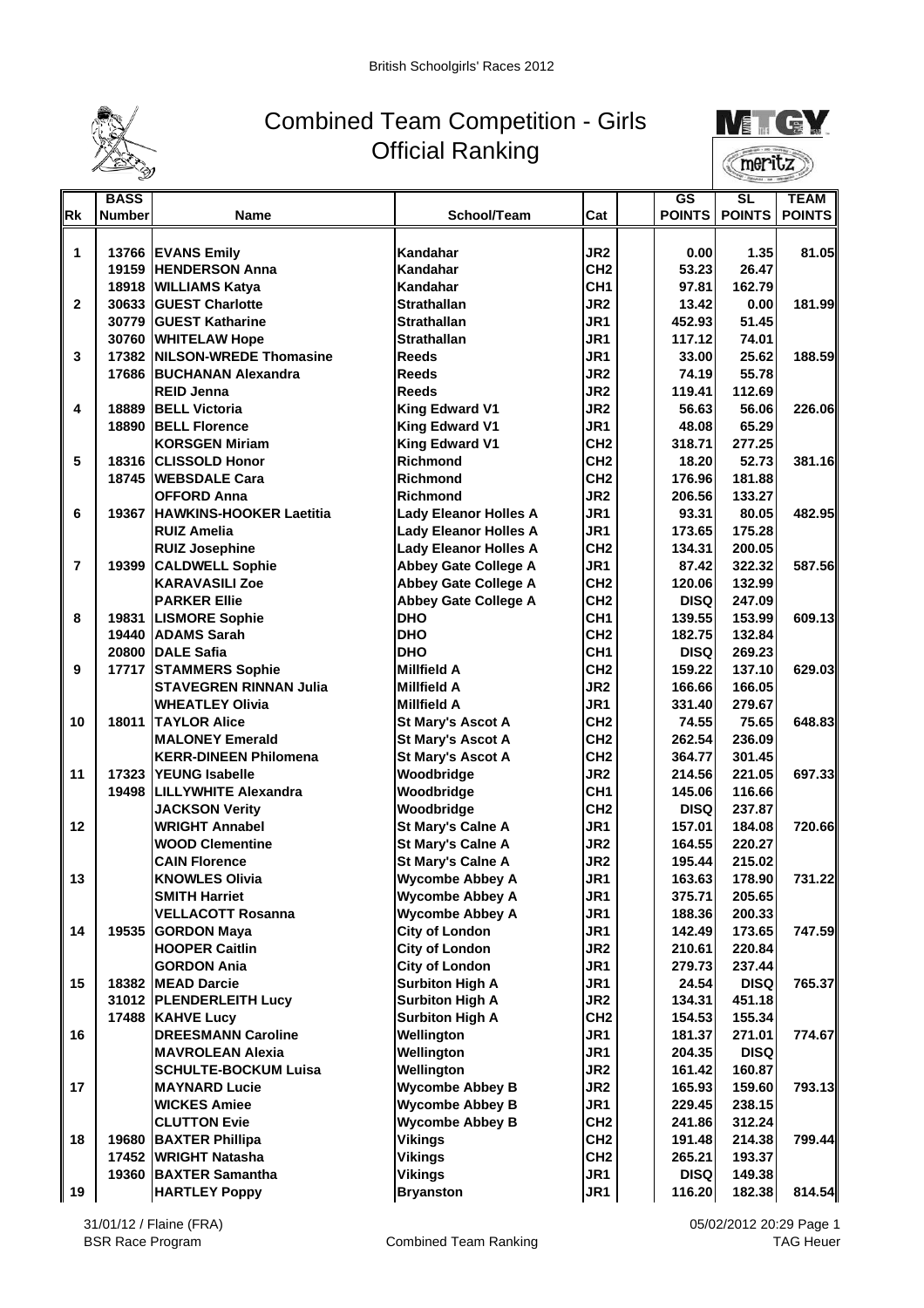|           | <b>BASS</b>   |                                   |                              |                 | $\overline{\text{GS}}$ | SL            | <b>TEAM</b>   |
|-----------|---------------|-----------------------------------|------------------------------|-----------------|------------------------|---------------|---------------|
| <b>Rk</b> | <b>Number</b> | Name                              | School/Team                  | Cat             | <b>POINTS</b>          | <b>POINTS</b> | <b>POINTS</b> |
|           |               |                                   |                              |                 |                        |               |               |
|           |               | <b>LESUEUR Jemima</b>             | <b>Bryanston</b>             | JR1             | 258.22                 | 257.74        |               |
|           |               | <b>KERRIDGE Katie</b>             | <b>Bryanston</b>             | JR <sub>1</sub> | 418.45                 | 309.68        |               |
| 20        |               | <b>MIRZAN Khadijah</b>            | Downe House A                | JR1             | 518.47                 | 205.65        | 847.60        |
|           |               | <b>POOLE Emma</b>                 | Downe House A                | CH <sub>2</sub> | 175.58                 | 234.46        |               |
|           |               | <b>ROBERTS India</b>              | Downe House A                | CH <sub>2</sub> | 256.39                 | 209.98        |               |
| 21        |               | <b>PARKER Emily</b>               | Cheltenham A                 | CH <sub>2</sub> | 196.26                 | 230.77        | 874.93        |
|           |               | <b>HARRISON Felicity</b>          | <b>Cheltenham A</b>          | CH <sub>2</sub> | 184.13                 | <b>DISQ</b>   |               |
|           |               | <b>MOULDING Isobel</b>            | Cheltenham A                 | CH <sub>2</sub> | 267.60                 | 263.77        |               |
| 22        |               | <b>RADKIEWICZ Alexia</b>          | <b>St Swithuns A</b>         | JR <sub>1</sub> | 193.97                 | 661.16        | 910.50        |
|           |               | <b>BAYLIS Alexandra</b>           | <b>St Swithuns A</b>         | JR1             | 271.28                 | 266.18        |               |
|           |               | <b>VULLIAMY-TAYLOR Coco</b>       | <b>St Swithuns A</b>         | CH <sub>1</sub> | 238.74                 | 211.61        |               |
| 23        | 20808         | <b>LAVELLE Holly</b>              | <b>Woldingham A</b>          | CH <sub>2</sub> | 198.75                 | 223.39        | 933.76        |
|           |               | <b>ALTING VON GEUSAU Madeleir</b> | <b>Woldingham A</b>          | JR <sub>2</sub> | 391.70                 | 405.13        |               |
|           |               | <b>HYDE Katie</b>                 | <b>Woldingham A</b>          | CH <sub>2</sub> | 286.81                 | 224.81        |               |
| 24        |               | <b>HOBBY Charlotte</b>            | <b>St Gabriel's School</b>   | JR1             | 205.64                 | 286.12        | 949.24        |
|           |               | <b>HOBBY Imogen</b>               | <b>St Gabriel's School</b>   | CH <sub>2</sub> | 244.80                 | 212.68        |               |
|           |               | <b>BUNDOCK Libby</b>              | <b>St Gabriel's School</b>   | CH <sub>2</sub> | 564.99                 | <b>DISQ</b>   |               |
| 25        |               | <b>PATTON Harriett</b>            | <b>Lady Eleanor Holles B</b> | CH <sub>1</sub> | 1087.22                | 239.15        | 984.91        |
|           |               | <b>JACKSON Taya</b>               | <b>Lady Eleanor Holles B</b> | JR1             | 295.45                 | 240.00        |               |
|           |               | <b>HOPKINS POWELL Sacha</b>       | <b>Lady Eleanor Holles B</b> | CH <sub>2</sub> | 228.90                 | 221.41        |               |
| 26        |               | <b>SIDOROVA Alexandra</b>         | <b>Millfield B</b>           | CH <sub>2</sub> | 229.73                 | 236.88        | 1005.04       |
|           |               | <b>SUMNER Harriet</b>             | <b>Millfield B</b>           | JR <sub>2</sub> | 343.35                 | 195.08        |               |
|           |               | <b>DEARMAN Laura</b>              | <b>Millfield B</b>           | JR1             | 625.93                 | 399.03        |               |
| 27        |               | <b>CHMIELOWSKA Claudia</b>        | <b>Highgate</b>              | CH <sub>2</sub> | 245.45                 | 181.31        | 1018.36       |
|           |               | <b>CHMIELOWSKA Julia</b>          | Highgate                     | JR1             | 349.05                 | 242.55        |               |
|           |               | <b>DOODY Olivia</b>               | Highgate                     | CH <sub>2</sub> | 487.49                 | 277.68        |               |
| 28        |               | <b>PALMER Rosalie</b>             | <b>Sherborne A</b>           | JR <sub>2</sub> | 191.39                 | 166.27        | 1025.70       |
|           |               | <b>NORRIS Isabel</b>              | <b>Sherborne A</b>           | JR <sub>1</sub> | <b>DISQ</b>            | 206.93        |               |
|           |               | <b>ATKINS Charlotte</b>           | Sherborne A                  | JR <sub>1</sub> | 461.11                 | 390.51        |               |
| 29        |               | SODI Isabella                     | <b>St Mary's Ascot B</b>     | CH <sub>2</sub> | 267.69                 | 268.17        | 1040.60       |
|           |               | <b>AYTON Chloe</b>                | <b>St Mary's Ascot B</b>     | CH <sub>2</sub> | 294.90                 | 239.08        |               |
|           |               | <b>OPPENHIEM Lorna</b>            | <b>St Mary's Ascot B</b>     | CH <sub>2</sub> | <b>DISQ</b>            | 238.93        |               |
| 30        |               | 18033 THOMAS Elisabeth            | Solihull                     | JR1             | 234.32                 | <b>DISQ</b>   | 1044.64       |
|           |               | 20696 NEWBOULT Helena             | <b>Solihull</b>              | CH <sub>2</sub> | <b>DISQ</b>            | 193.09        |               |
|           | 20307         | <b>MIDDLETON Amy</b>              | <b>Solihull</b>              | JR1             | 337.28                 | 279.95        |               |
| 31        |               | <b>CLEVELY Montana</b>            | <b>Bedales</b>               | CH <sub>2</sub> | 191.39                 | 228.93        | 1045.24       |
|           |               | <b>LITTLE Ellie</b>               | <b>Bedales</b>               | CH <sub>2</sub> | 299.13                 | 325.79        |               |
|           |               | <b>BOURNE Margot</b>              | <b>Bedales</b>               | CH <sub>2</sub> | 506.80                 | <b>DISQ</b>   |               |
| 32        |               | <b>MASTERMAN Rebecca</b>          | <b>Bradfield</b>             | JR <sub>2</sub> | 247.01                 | 242.20        | 1072.50       |
|           |               | <b>HADSELL Sophie</b>             | <b>Bradfield</b>             | JR1             | 296.10                 | 287.19        |               |
|           |               | <b>ENGLAND Nadya</b>              | <b>Bradfield</b>             | JR <sub>2</sub> | 826.70                 | 334.73        |               |
| 33        | 17829         | <b>MOYNIHAN India</b>             | <b>St Leonards Mayfield</b>  | CH <sub>2</sub> | 78.05                  | 251.78        | 1189.39       |
|           |               | <b>STERNBERG-ALLEN Tabitha</b>    | <b>St Leonards Mayfield</b>  | CH <sub>2</sub> | 451.73                 | 407.83        |               |
|           |               | <b>TODD Elizabeth</b>             | <b>St Leonards Mayfield</b>  | CH <sub>1</sub> | <b>DISQ</b>            | <b>DISQ</b>   |               |
| 34        |               | <b>BEALBY Marina</b>              | Tudor Hall                   | CH <sub>2</sub> | 264.11                 | 244.82        | 1207.15       |
|           |               | <b>BARROW Alexa</b>               | <b>Tudor Hall</b>            | CH <sub>2</sub> | <b>DISQ</b>            | 306.49        |               |
|           |               | <b>DEAKIN Sophie</b>              | <b>Tudor Hall</b>            | CH <sub>2</sub> | 419.83                 | 278.39        |               |
| 35        |               | <b>LEACH Catherine</b>            | Sherborne B                  | CH <sub>2</sub> | 242.14                 | 241.63        | 1211.98       |
|           |               | <b>PALMER Alexa</b>               | <b>Sherborne B</b>           | CH <sub>2</sub> | 371.48                 | 425.14        |               |
|           |               | <b>KNIGHT Katherine</b>           | <b>Sherborne B</b>           | CH <sub>2</sub> | 474.25                 | 356.73        |               |
| 36        |               | <b>MONK Orlaith</b>               | <b>Queens Chester</b>        | CH <sub>2</sub> | 226.23                 | 342.54        | 1216.81       |
|           |               | <b>GRACE Serena</b>               | <b>Queens Chester</b>        | CH <sub>1</sub> | 324.87                 | 351.76        |               |
|           |               | <b>THOMPSON Alice</b>             | Queens Chester               | CH <sub>2</sub> | 391.43                 | 323.17        |               |
| 37        |               | <b>GIDDINS Imogen</b>             | <b>St Mary's Calne B</b>     | JR1             | 355.85                 | 333.95        | 1245.49       |
|           |               | <b>MARRIOT Lilly</b>              | <b>St Mary's Calne B</b>     | JR1             | 346.20                 | 278.46        |               |
|           |               | <b>GUDELIS Hana</b>               | <b>St Mary's Calne B</b>     | JR1             | <b>DISQ</b>            | 264.98        |               |
| 38        |               | <b>BELL Sophie</b>                | <b>Abbey Gate College B</b>  | CH <sub>1</sub> | 381.50                 | 168.47        | 1270.75       |
|           |               | <b>THOMAS Maddie</b>              | <b>Abbey Gate College B</b>  | CH <sub>2</sub> | 390.87                 | <b>DISQ</b>   |               |
|           |               | <b>WILLIAMSON Charlotte</b>       | <b>Abbey Gate College B</b>  | CH <sub>2</sub> | 510.56                 | 329.91        |               |
| 39        |               | <b>KLEIN Victoria</b>             | <b>Cheltenham B</b>          | CH <sub>2</sub> | 360.26                 | 307.48        | 1368.14       |
|           |               | <b>LAWRENCE Annabel</b>           | <b>Cheltenham B</b>          | CH <sub>2</sub> | 379.29                 | 753.56        |               |

31/01/12 / Flaine (FRA)